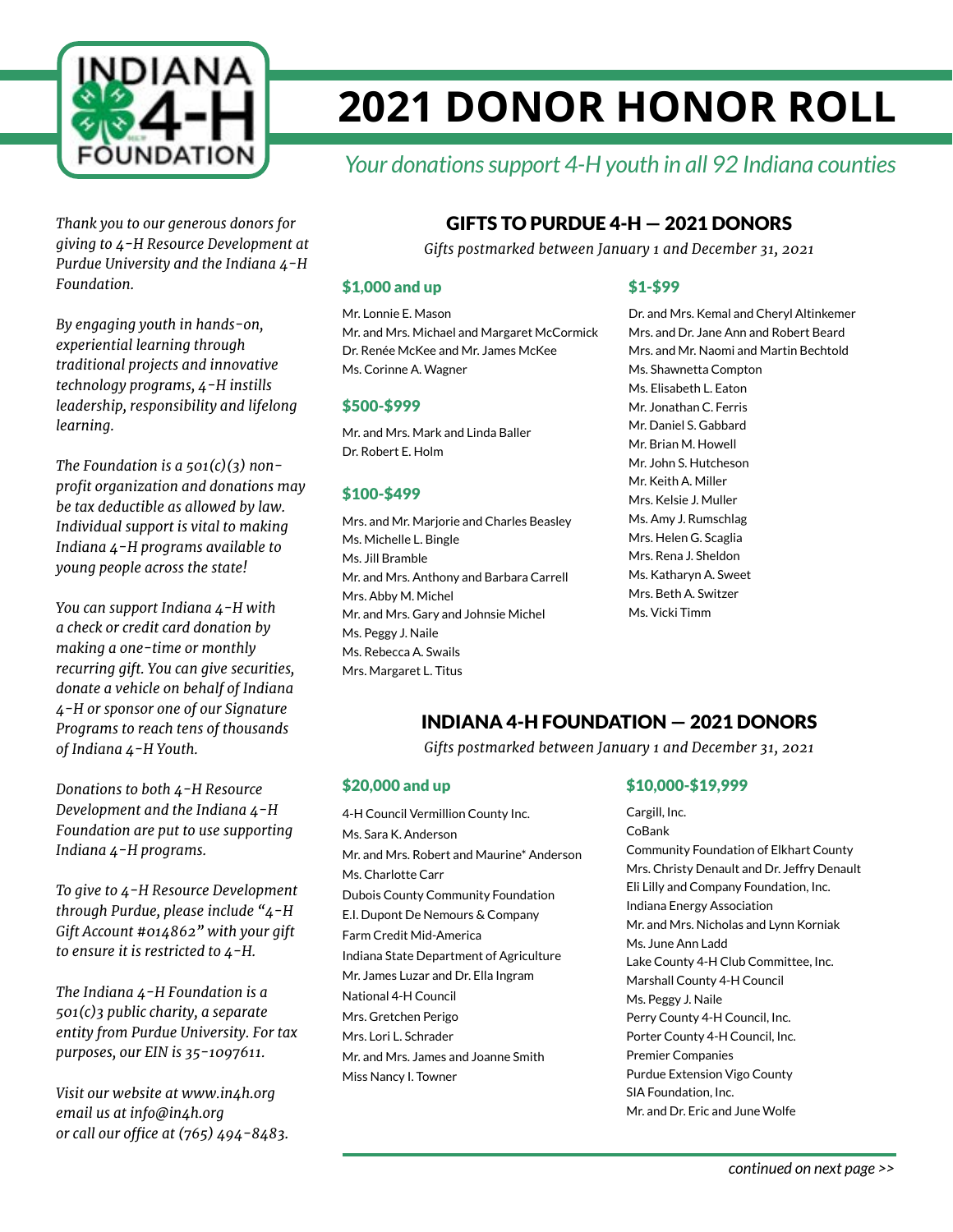#### \$5,000-\$9,999

Mr. and Mrs. Steve and Deborah Bechman Mr. and Mrs. Lawrence and Glendia Beck Ms. Susan Brandstetter CHS, Inc. **CountryMark** Dr. and Mrs. Robert and Cynthia Grimm HEB Foundation Hog Slat, Inc. Indiana Electric Cooperatives Indiana Farm Bureau Foundation Jackson County 4-H Club Committee, Inc. Dr. and Mrs. Kerry and Betsy Keffaber Mrs. Paulette LeCount-Dowden and Mr. Garry Dowden Porter County 4-H Council, Inc. Purdue Extension Lake County Mr. Noel Stuckman and Mrs. Sandra Clarkson Stuckman Mrs. Annie Watts Cloncs and Mr. Richard Cloncs

#### \$1,000-\$4,999

4-H Leaders Organization Mr. and Mrs. Jerry and Kathy Adkins AgReliant Genetics Mr. and Mrs. Bowen and Janet Akers Mr. Steven G. Allen American Dairy Association, Indiana Inc. Mr. Kevin R. Armstrong Mrs. Donna H. Avolt Mr. Christopher R. Baker Mr. Mark Baller Ms. Michelle L. Bingle Mr. Timothy D. Birky Bright Veterinary Clinic Mr. and Mrs. Ty and Sacha Brown Mr. and Mrs. David and Julia Byers Mrs. Lois Ellen Byers Byersland Farm Carroll County 4-H Exhibit Association Ceres Solutions Cooperative, Inc. Clark County 4-H Club Corporation Mr. and Mrs. Ronald and Maureen Cook Mr. and Mrs. Thomas and Judy Cunningham Daviess County 4-H Club Association Demeter LP Ms. Jordan Downham Elanco Animal Health Electric Plus Inc. Elkhart County 4-H Club Corporation Excel Manufacturing, Inc. Mrs. Sherry A. Fabina-Abney Farbest Foods Floyd County 4-H Corporation, Inc. Mr. John A. Garr II Mr. and Mrs. James and Michelle Geller Mrs. Priscilla M. Gerde

Gray Cemetery Trust Halderman Farm Management Service Inc. Hancock County 4-H Junior Leaders Mr. and Mrs. Marshall and Janet Hedrick Ms. Robyn F. Heine Dr. and Mrs. Jason and Angela Henderson Hendricks County 4-H & Agri Fair Association, Inc. Hendricks County 4-H Jr. Leaders Hendricks County Antique Tractor & Machinery Association Henry County 4-H Jr. Leaders Hoosier Ag Today Dr. and Mrs. Steven and Diana Hubbard Mr. and Mrs. John and Gina Huhnke Mr. William Hull Mrs. and Mr. Sharon and Michael Hutchison Indiana Association of Soil & Water Conservation Districts Indiana Farm Bureau Insurance Indiana State Fair Commission Indiana Turkey Market Council Jackson County 4-H Auction Committee Jackson County 4-H Junior Leaders Johnson County 4-H Council, Inc. Johnson County 4-H Junior Leaders Mr. and Mrs. Larry and Susan Jordan Mr. and Mrs. Nathan and Angie Kiefer Mr. and Mrs. James and Shirley Kurtzhals L.G. Hunt Farms Inc. Land O'Lakes Foundation Mr. and Mrs. Frank and Sarah Later LKE Enterprise LLC Marion County Farm Bureau, Inc. Mr. Lonnie E. Mason Mrs. Jane A. Maxwell Dr. Renée McKee and Mr. James McKee Mr. and Mrs. Don and Suzanne McMahon Colonel and Mrs. Lelan and Joy McReynolds Mr. and Mrs. Donald and Carolyn Mendell Mid-South Ag Equipment Mr. and Mrs. Andrew and Tracy Miller Monroe County 4-H Junior Leaders Morgan County 4-H Council Mr. and Mrs. George and Nancy Morton Mr. Thomas P. Murphy National Financial Services, LLC Newton County 4-H Council Orscheln Industries Foundation, Inc. Parke County 4-H Junior Leaders Parke County Adult 4-H Leaders Patterson Country Acres LLC Mrs. and Mr. Deborah and Coby Perrelle Mrs. and Mr. Amanda and Ryley Phillips Mr. and Mrs. Gerald and Gail Powell Ms. Patti J. Price Purdue CES Area VIII 4-H Youth Fund Mr. and Mrs. Edward and Lisa Rader Regions Mr. and Mrs. Gary and Cindy Reynolds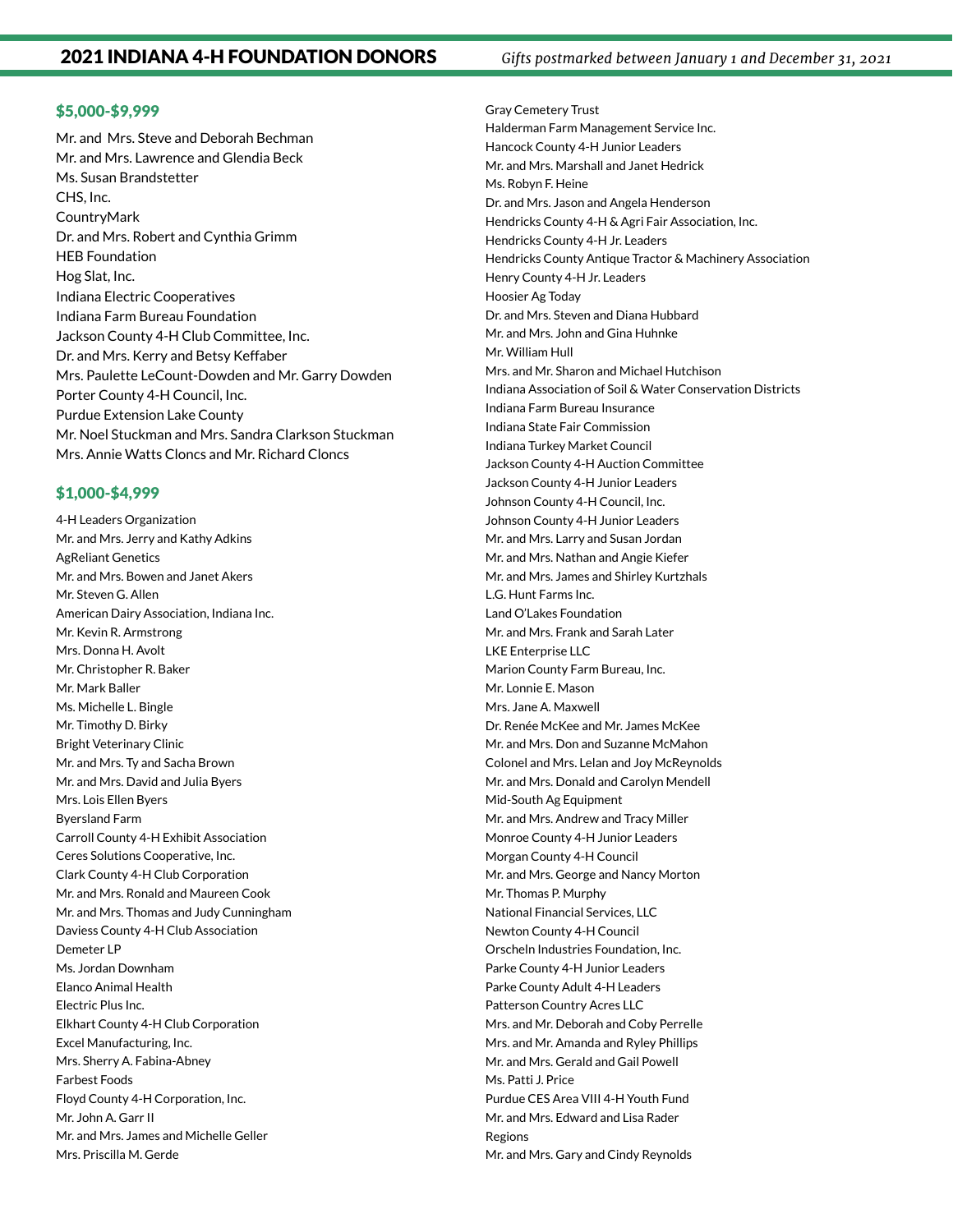Mr. and Mrs. Robert and Cecilia Ritchie Mr. and Mrs. David and Danita Rodibaugh Rodibaugh & Sons, Inc. Mr. Malcolm Romine Mr. and Mrs. Danny and Charmayne Saylors Mrs. Joann Schwartzkopf Ms. Sharon E. Semones Dr. and Mrs. O.P. Sharma Dr. Sharma and Mr. Walters Mr. Roger A. Sherer Mr. and Mrs. Jim and Judy Singleton Mr. and Dr. Robert and Erika Slinker Ms. Lori Snyder Mr. J. Bradley Snyder Spencer County 4-H Association St. Joseph County 4-H Fair, Inc. Ms. Linda S. Straub Dr. and Mrs. Kurt and Lynn Strueh Mr. and Mrs. Scott and Mary Swartz Swartz Family Mortuary and Memorial Center Mr. and Mrs. John and Jean Swisher The Andersons, Inc. Charitable Foundation The Butterfly Effect Clothing The Community Foundation of Jackson County The CREW Corporation The National Group Dr. and Mrs. Ronald and Sally Thieme Mr. and Mrs. John and Patricia Torr Tri K, Inc. Mr. and Mrs. Ronald and Kathleen Turpin Ty and Sacha Brown Farms Mr. and Mrs. Douglas and Barbara Vawter Mr. and Mrs. Edward and Sally Veenhuizen Dr. Melissa F. Veenhuizen, DVM and Dr. Michael A. Veenhuizen, DVM Mr. and Mrs. Don and Joyce Villwock Mr. and Mrs. Grant and Heather VonDielingen Ms. Corinne A. Wagner Mr. Walter P. Waitt Warrick County 4-H Clubs, Inc. Mr. and Mrs. David and Kendra Weidmayer Wells County 4-H Foundation Mr. and Mrs. Timothy and Bonnita Whicker Mr. and Mrs. Robert and Dana White Mr. and Mrs. Geoffrey and Susan Wood Mr. and Mrs. Steve and Anne Young

#### \$500-\$999

Mr. and Mrs. John and Harriet Armstrong Ms. Nancy J. Best Miss Clara Bush Crystal Springs Grain, LLC Daviess County Junior Leaders Dubois County Farm Bureau, Inc. Fayette County 4-H Council Fox Ridge Veterinary Service Mrs. Kenda Friend and Mr. Brian Friend Fulton County 4-H Council, Inc.

German American Bank Hanenkratt Grain Co., Inc. Hartley Grain Co., Inc. HCA Healthcare Foundation Mr. and Mrs. Edward and Joan Heckman Dr. and Mrs. Robert and Nancy Holm Huntington County 4-H Fair Association, Inc. Indiana Extension Educ Assoc Ivy Tech State College Jasper County 4-H Junior Leaders Kentland Veterinary Clinic LLC Koch Development Corporation Mr. and Mrs. Donald\* and Jackie\* Kremer LaPorte County 4-H Junior Leaders Mr. and Mrs. Dan and Dorinda Lawson Mr. and Mrs. Kurtis and Jo Ellen Lengacher Ms. Bethany Lengacher Ms. Karen J. Ling Mr. and Mrs. Mark and Judy McKinney Mr. and Mrs. Ted and Julie McKinney Mr. and Mrs. Tom and Karen McKinney McKinney & McKinney, Inc. McKinney Farms, Inc. Mr. and Mrs. David and Mary Miers Montgomery County 4-H Club Junior Leaders Montgomery County 4-H, Inc. Morgan County Master Gardeners Association Mr. Richard Nesbitt and Mrs. Olivia Armstrong-Nesbitt Nutrien Ag Solutions Penn-Harris 4-H Club Advisory Board Mr. and Mrs. Larry and Shirley Polk Purdue CES Area IX 4-H Youth Fund Purdue Extension Dubois County Putnam County 4-H Club Junior Leaders Mr. Donald Rogers, Jr. and Mrs. Kathleen Rathke Riley Festival Association Inc Mr. Mark D. Runion Ms. Claudia J. Russian Mr. Jack Saalweachter Ms. Nancy J. Schuman Ms. Mary E. Schuman Mr. and Mrs. Larry and Rita Shreve Mrs. Jamie E. Simek Mr. and Mrs. Larry and Margaret Smith Dr. and Mrs. Richard and Sharon Sommers St. Joseph County 4-H Advisory Council St. Joseph County 4-H Boosters Starke County 4-H Council Dr. Terry D. Strueh Ms. Vickie Swinford Switzerland County 4-H Fair Board Dr. Franklin Terrell and Dr. G. Kay Boyd Terumo Medical Corporation The Initiative for Food and AgriCultural Transformation Mrs. Carolyn Torr-Elliott and Dr. Russell Elliott Vanderburgh County 4-H Council, Inc. Vanderburgh County 4-H Junior Leader Organization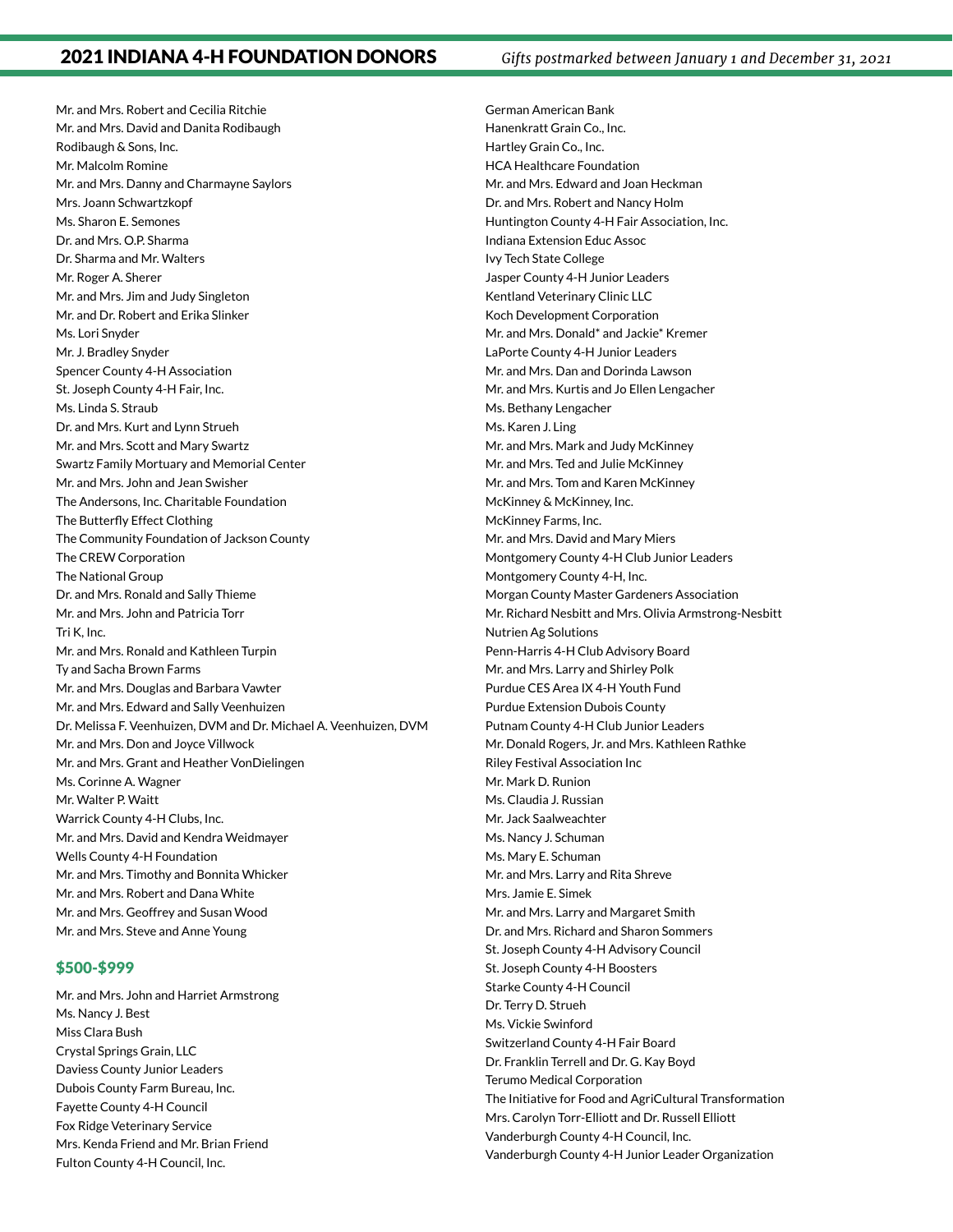Warren County 4-H Junior Leaders Dr. Loretta M. Wernert, DVM Mr. Jerry F. Williams Mr. and Ms. Anthony and Winde Wolski

#### \$250-\$499

Mr. and Mrs. Nels and Sharon Ackerson Provost Jay Akridge and Mrs. Michelle Akridge Mrs. Ann Z. Angle-Garrett Mr. and Mrs. Allen and Rachel Baird Baird Farms Barnes & Thornburg, LLP Mr. Richard E. Belcher Ms. Cathy L. Boerste Mr. and Mrs. Danny and Julia Branham Mrs. Rose M. Breivogel Mr. Jason P. Broekhuizen Mr. Brett Brooks Mrs. Barbara Brookshire CAC Farms Dr. and Mrs. Ellsworth and Nancy Sue Christmas Mr. Troy Clawson Mr. and Mrs. Gary and Jill Coleman Ms. Theresa Coyner Mr. and Mrs. David and Brenda Day Direct Enterprises, Inc Ms. Candyce L. Discavage Mr. and Mrs. Gayl and Beverly Doster Mr. and Mrs. Robert and Patricia Eddleman Farmers & Merchants Banks Mr. and Mrs. Leo and Julia Farrell Findlay Bros Well Drilling Ms. Tracey Freeman Freeman Planning & Design, Inc. Mr. and Mrs. Gerald and Ruth Frette Mr. Michael Frick Mr. Travis H. Glascock Mr. and Mrs. William and Nancy Gordon Grissom Commercial Real Estate Mr. and Mrs. Donald and Shirley Guske Ms. Amy S. Gwinn Mr. and Mrs. Jeffrey and Mary Ann Haan Rev. Thomas J. Haan Mr. and Mrs. Pete and Charlene Halstead Ms. Ruth A. Hanenkratt Mrs. Jennifer L. Helman Mr. and Mrs. Peter and Delores Hippensteel Mr. and Mrs. Dan and Amanda Hobbs Mr. Jeff Holland Hubner Industries, LLC Indiana Duroc Breeders Association Jasper Rubber Jeff Haan Seed Service Mrs. Gloria Jimenez Mr. Richard A. Jones Mr. Kevin Kistler and Dr. Devin Kistler Knox County 4-H Appropriation

Kroger Community Rewards Mr. and Mrs. Thomas and Marcella Kuhn Lake County 4-H Adult Leaders Mr. and Mrs. Jon and Katharine Lantz Ms. Sarah Lee Mr. and Mrs. Steven and Helen Lichtenbarger Mr. Roland D. Lowry Mr. and Mrs. Mark and Kimberly Manifold Ms. Darby A. McCarty Mrs. and Mr. Teresa and Maurice McKee Mr. and Mrs. Mike and Debra McKinney Mr. and Mrs. Michael and Joyce Meiners Ms. Ellen D. Meyncke Mr. Zackery J. Miller Mr. and Mrs. Donald and Beverly Morgan Mr. and Mrs. Jeffrey and Kristen Nagle Dr. and Mrs. Donald and Pamela Orr Pine Village Service Center, Inc. Mr. Kyle Pullen Mr. David C. Rawlings Mr. and Mrs. Matthew and Megan Ritter Ms. Kim L. Roberts Mrs. Jeanette Schollenberger Mr. Douglas Shoemaker Singles In Agriculture Indiana Chapter Mr. and Mrs. Randy and Cynthia Sollars Mr. and Mrs. David and Sharon Springston Mr. and Mrs. C. Nick and Andrea Stanley Starke County 4-H Fair Board Stewart Grain Co., Inc. Mr. and Mrs. Dennis and Kimberly Tauchen Rev. and Mrs. David and Karen Thomas Mr. and Mrs. Jeffrey and Lisa Troike Mr. Frederick Walker and Dr. Linda Walker Mr. Matt Wellsand White County 4-H Junior Leaders Mr. and Mrs. Scott and Emily Williams Mr. Danny Worrick Worrick Farms Mr. and Mrs. Jeffrey and Dorothy Yundt Mr. and Mrs. Joseph and Helen Zeiner

#### \$100-\$249

2021 Anonymous Contributions Mr. and Mrs. Roger and Sharon Acton Mrs. and Mr. Beverly and Vurtice Albright Mr. and Mrs. Stephen and Marilyn Allen American Legion Post 384 Ms. Hazel A. Amos Ms. Susan M. Anderson Mr. and Mrs. Donald and Diane Andrews Annie L. Smith Consulting Mr. and Mrs. James and Beth Archer Mrs. Eleanor P. Arnold Mr. Victor Bardonner Ms. Susan E. Barkley Barnes Veterinary Services, PC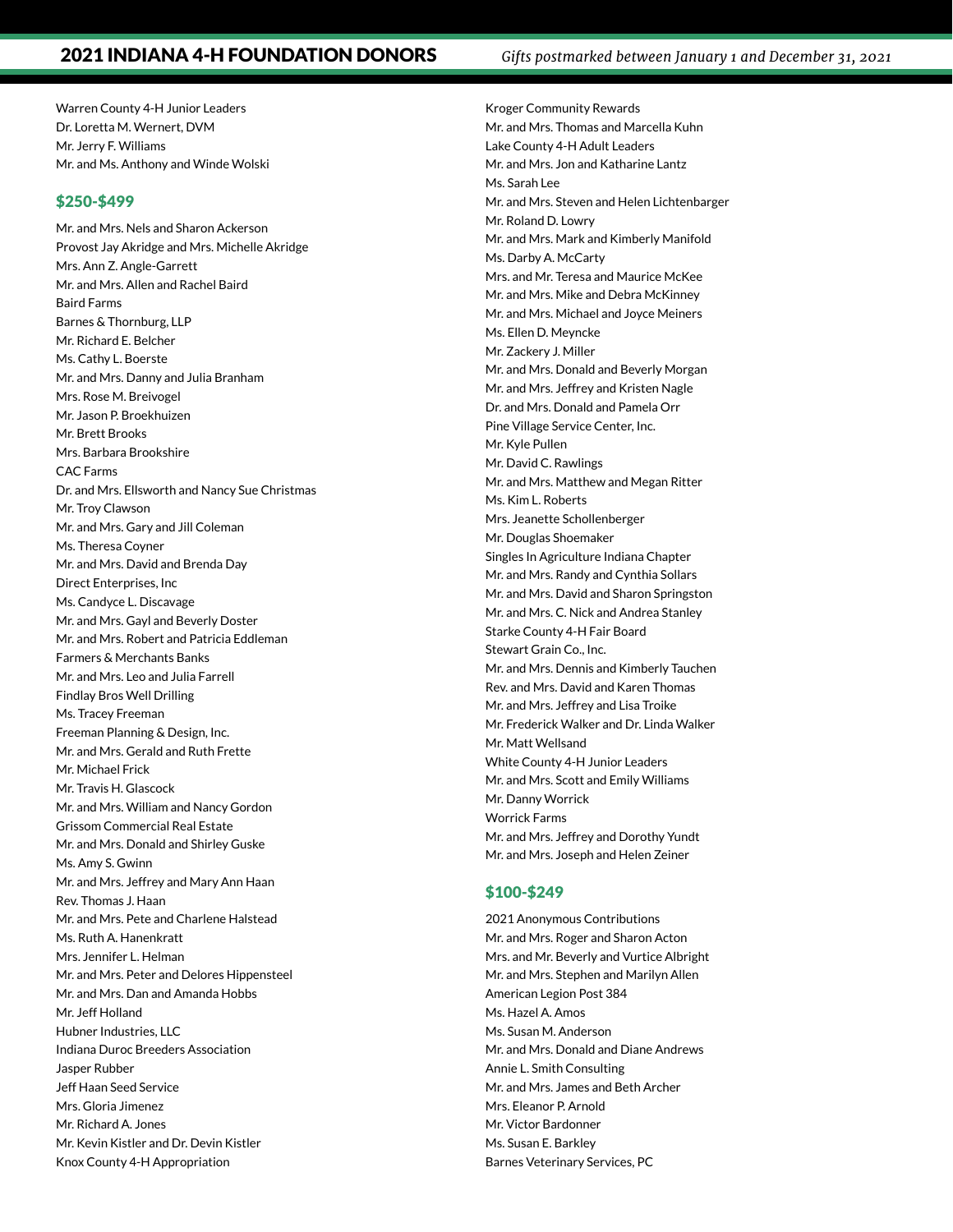Mr. Patrick Barnhill Mrs. Sharon E. Baumgardt Mr. Clark A. Beard Mrs. and Mr. Marjorie and Charles Beasley Mrs. Carolyn K. Beck Mr. Jack Becker Mr. and Mrs. Dale and Wilma Behrman Ms. Sarah A. Benczik Mrs. Sandra J. Birky Black and Veatch - WTG Mr. Don Bloom and Dr. Carol Bloom Bloom Animal Clinic, LLC Mrs. and Mr. Jessica and Brent Bokhart Mr. Charles M. Bordner Mr. and Mrs. William and Hellis Borst Mr. and Mrs. Gregory and Laura Bossaer Mr. and Mrs. James and Carol Bowden Mr. Mark Bowen Mrs. Barbara Bowman Mr. and Mrs. Mark and Janet Boyer Mr. and Mrs. Dennis and Joyce Bradley Mr. and Mrs. Stuart and Patricia Breslin Mr. and Mrs. Chad and Nichole Brew Mr. and Mrs. Rex and Vivian Brock Mr. and Mrs. John and Dolores Brown Mr. and Mrs. Harold and Lorene Brown Mr. and Mrs. Bruce and Bonnie Brown Mr. Jay D. Bry Mr. and Mrs. John and D. Louise Buben Ms. Leslie Buck Bunny Bunch and Poultry Pack of Clinton County Ms. Jane Burbrink Dr. Kent R. Burress Ms. Deidre Bush Dr. Jamie S. Street-Butler and Mr. Richard L. Butler, Esquire Mr. Michael Cadwell Mr. and Mrs. Donald and Henrietta Cupp Ms. Emily Carlisle Mr. Keith Carrell Cass County 4-H Club Association, Inc. Mr. and Mrs. Roy and Connie Chalko Mr. and Mrs. Robert and Judy Chastain Mr. Michael A. Christofeno Mr. and Mrs. Bernard and Susan Cinkoske Ms. Lindsay Clark Mr. and Mrs. J. Robert Clark Ms. Virginia Clarke Mr. and Mrs. Eugene and Sandra Clawson Ms. Dorothy Clem Ms. Kelly A. Cochran Mr. and Ms. David and Tina Colbert Mr. and Mrs. Jack and Sue Colbert Ms. Marlene F. Coleman Mr. and Mrs. Donald and Sue Conder Ms. Cindy Conley Mr. Marlon Corwin Mr. and Mrs. John and Sue Coulson Mrs. Doris Countryman

Mary Lou and Henry Coussens Mr. and Mrs. David and Karen Cox Mr. and Mrs. Nathan and Alicia Criswell Crystal Clover 4-H Club Mr. and Mrs. Kenneth and Sandra Culp Ms. Anna I. Cumberland Mr. and Mrs. Kevin and Ann Day Mr. and Mrs. Frederick and Charlene Deckard Dr. Anne F. DeGraaf, DVM\* Mr. Berardo DeSimone Mr. and Mrs. James and Karen Deutsch Mr. Don R. Deutsch Mr. and Mrs. Mark and Jennifer Deutsch Mr. and Mrs. V. Thomas DeVille Mr. and Mrs. Kenneth and Paula Diekhoff Diener Bros., Inc. Mrs. Janet L. Dinsmore Mrs. Lori M. Divita Dowdy Crop Innovations LLC Mr. and Ms. Carl and Brenda Draper Dubois REC Mr. Charles D. Dunwoody Ms. Julie J. Echard Mr. and Mrs. David and Donna Emery Mrs. H. Joann Esteb Ms. Betty A. Estridge Mr. and Mrs. Burton and Rozanna Etchison Mr. and Mrs. Mick and Judy Evans Mrs. and Mr. Rebecca and Martin Evans Mr. and Mrs. Doug and Nanette Everett Mr. Edward M. Farris Ms. Mary Ann Feller Mr. and Mrs. Frank and Karen Fiesbeck Dr. Scott J. Findley, DDS First Financial Wealth Management Mr. Maximilian R. Fitzpatrick Mr. and Mrs. David and Joan Franklin Franklin County 4-H Association Mr. and Mrs. David and Deborah Frette Mr. Scott E. Fritz Mr. and Mrs. John and Cheryl Gall Ms. Bonnie J. Gambill Mr. and Mrs. Gerald and Rose Gauck Mr. Stephen Gavazzi Ms. Leah Giacobassi Dr. and Mrs. Jack and Betty Gillespie Mr. Ervin Glass Mr. and Mrs. Roger and Linnie Glassburn Ms. Ima Sue Goebel Dr. and Mrs. Richard and Michele Goebel Ms. Helen E. Golding Mr. and Mrs. Gary and Kathy Goodspeed Ms. Ann G. Goodwin Mr. and Mrs. Gary and Janet Gordon Mrs. and Mr. Amy and Rick Gordon Mrs. Margaret Gordon Dr. Linda Gould-Nierman and Dr. Wayne Nierman Greenwood Vet Clinic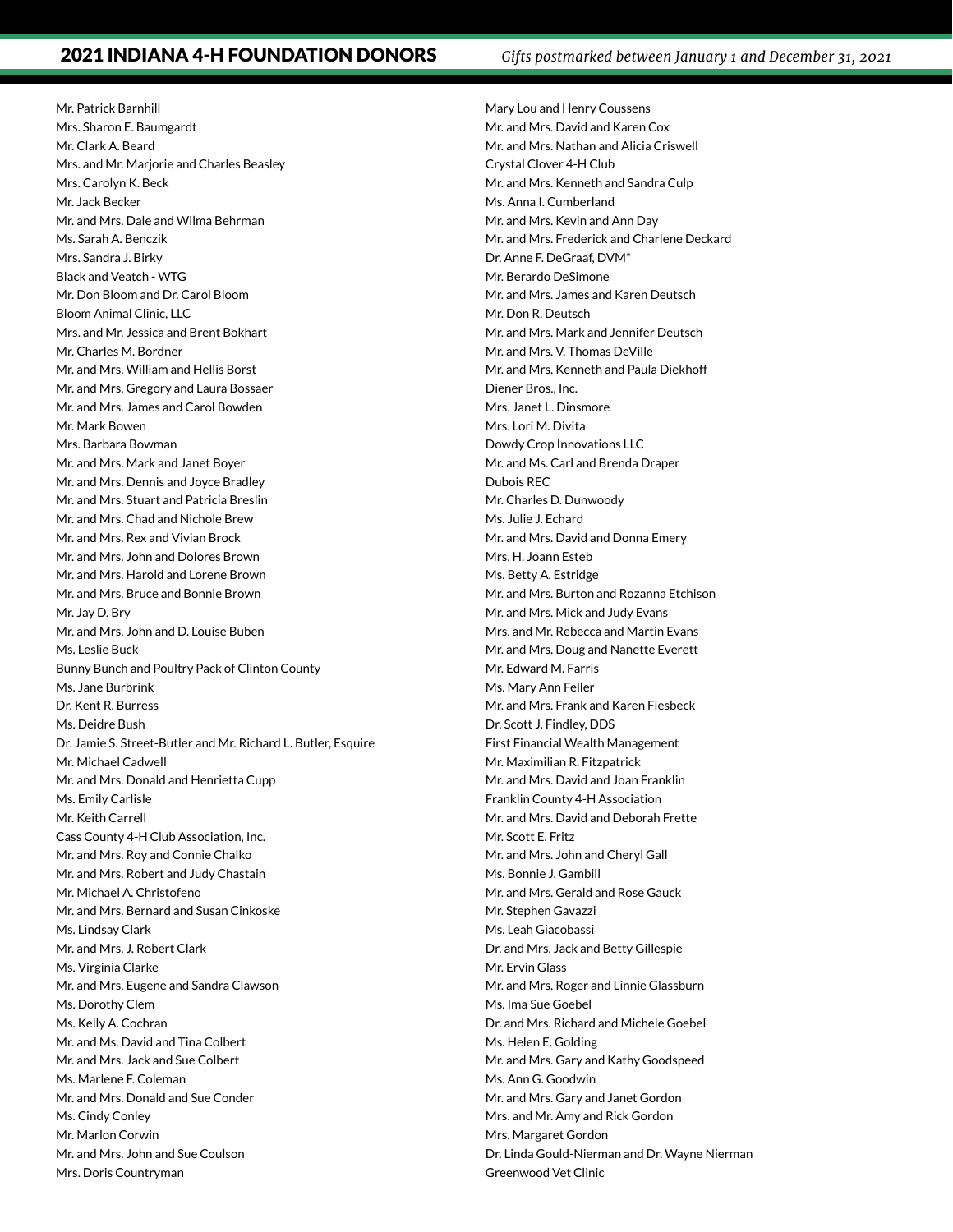Mr. and Mrs. Kevin and Susan Gregory Mr. and Mrs. Milt and Shelley Grissom Mr. and Mrs. Delmar and Mary Beth Guard Mr. Robert E. Guernsey Mr. and Mrs. Ralph and Karen Guingrich Mr. and Mrs. Jerome and Cherry Gumz Mr. Lester Gurley Ms. Jean S. Hahn Mrs. Diana K. Halsey Mr. and Mrs. Larry and Marilyn Hanni Mr. and Mrs. Jesse and Ginger Harrington Mr. and Mrs. Lloyd and Cristie Harry Mr. and Mrs. Maurice and Mary Ann Hartman Mr. and Mrs. Paul and Rhoda Hayes Mr. and Mrs. Timothy and Amanda Haynes Rebecca Haynes-Bordas Dr. and Mrs. Samuel and Margaret Hazlett Mr. and Mrs. Andrew and Dawn Hein Mr. and Mrs. Glen and Sandy Heinold Ms. Teresa Hemming Mr. and Mrs. James and JoAnn Hendrickson Mr. William H. Hensler Miss Kelley M. Hoagland Mr. and Mrs. Ross and Rebecca Holbert Ms. Clara C. Hopper Horizon Bank Ms. Lysiane Huber Dr. Marcus Hudson Mr. and Mrs. Daniel and Crystal Hunt Mr. and Mrs. William and Gloria Hyde Mr. Lou R. Jenkins Ms. Roselyn Johnston Dr. and Mrs. Michael and Nora Joyner Mrs. Linda K. Keesling Mr. James Kemp Mr. and Mrs. John and Elizabeth Kestler Mr. and Mrs. Douglas and Luree Ketcham Mrs. Marlis Kilgas Mr. and Mrs. David and Linda Kilmer Kilmer Swine Farm, Inc. Mr. and Mrs. Charles and Nancy Kirlin Mr. and Mrs. Joseph and Beth Kirsch Mr. and Mrs. Zachary and Betsy Kitchell Mr. Lawrence Klink Mr. and Mrs. Stanley and Darlene Knafel Mr. and Mrs. Bradley and Ingrid Kohlhagen Mr. and Mrs. Edward and Sandi Kozlowski Kroger Mr. and Mrs. Tim and Lisa Kruger Mr. and Mrs. Douglas and Patricia Kvachkoff L.E.G. Enterprises, Inc. Ms. Karen M. Lackey Mr. and Mrs. C. Ray and M. Louise Lamb Mr. and Mrs. Roy and Judy Langdon Mrs. Donna J. Lantis Lantz & Corwin Farming Ms. Deborah K. Larew

Mrs. Joan R. Laudeman Ms. Roberta L. Lautzenheiser Ms. Sherry Lawrence Mrs. and Mr. Donna and Kris Lawson Mrs. Carol Lear Mr. and Mrs. Mark and Phyllis Legan Legan Livestock & Grain Inc. Leibering & Sons, Inc. LifeSpring, Inc. Ligonier Animal Clinic Mrs. and Mr. Lisa and Edward Lomont Ms. Lynn M. Long Mr. Anthony Long Dr. and Mrs. Clarence and Denise Lopp Mr. Dan Luedke Ms. Barbara J. Lyons Mr. and Mrs. David and Kay Mares May Family Ms. Dorothy McCargo Freeman Ms. Bethany McCarthy Mr. and Mrs. Lloyd and Margaret McGowen Mr. and Mrs. Steve and Brenda McIntosh Colonel Daniel C. McMillen Mr. William G. McVay Ms. Martha Meek Mullis Ms. and Mr. Melissa and Brent Mennen Mr. and Mrs. Ryan and Denise Mills Mr. and Mrs. Joe and Betsy Milner Mrs. Carolyn L. Miner Ms. Kim Mitzner Mr. John D. Montgomery Mr. and Mrs. John and Janice Morris Mr. and Mrs. John and Leeann Moss Mulberry Baseball Softball League Ms. Mary Alice Nebold Mr. and Mrs. James and Carol Neilson Mr. and Mrs. George and Peggy Neireiter Mr. and Mrs. Mark and Amy Newill Mr. and Mrs. Thomas and Patricia Nigh Ms. and Mr. Beth and Tom Noppenberger Mr. and Mrs. George and Rebecca Nord Mr. Patrick Nowakowski Mrs. Linda Nusbaum Olive Township 4-H Advisory Committee Mr. and Mrs. Patrick and Melinda O'Neil Ms. Candice M. Ormiston Mr. and Mrs. Lloyd and Norma Owens Mr. and Mrs. Bradley and Margaret Pahmier Ms. Bryanne M. Parker Mr. and Mrs. Christopher and Susan Parker Ms. Kathy Parkison Mrs. Carol Parks-Morrison and Dr. Eric Morrison Pepsi-Cola Foundation Mr. and Mrs. Price and Doris Phillips Mr. and Mrs. Mark and Beth Pinney Mr. and Mrs. Edward and Nancy Pollock Porter County Agricultural Society, Inc.

Mrs. Barbara A. Potts Mr. Fred Powers Mr. and Mrs. Eric and Ashley Ramsey Mr. Lance D. Ratliff Mr. LeRoy C. Rauschenbach Mr. and Mrs. Benny and Doneta Redding Mr. and Mrs. Eric and Martha Reek Mr. and Mrs. Frederick and Jane Reichart Mr. and Mrs. Ronald and Emily Reichelt Mr. Neal Reishus Ms. Lucille R. Reyna Dr. William C. Rice Mr. and Mrs. Charles and Mary Richardson Mrs. and Mr. A. Brooke and G Kevin Riffe Mr. and Mrs. James and Mary Sue Riggs Riggs Farms Mr. and Mrs. Richard and Brooke Robeson Mr. and Mrs. Patrick and Mary Robinson Mr. and Mrs. Robert and Geraldine Rodman Mr. Russell E. Roehr Mr. and Mrs. Edward and Rheva Roggenkamp Ms. Loraine A. Rose Mr. and Mrs. W. Scott and Anna L. Rumble Ms. Angela C. Russian S&J Contracting Mr. and Mrs. Robert and Nancy Sampson Mr. and Mrs. Robert and Joan Sanbloom Dr. and Mrs. John and Mary Scamahorn Mr. and Mrs. Gene and Beckie Schadler Mrs. Virginia J. Schaefer Mr. Douglas Schmidt and Mrs. Carol Schmidt, CPA Mr. Lynn Schram Mr. and Mrs. Andrew and Diana Schroeder Mr. Ronald L. Scott Mr. and Mrs. Jerald and Linda Sendelweck Mr. and Mrs. Richard and Miranda Serletic Mr. Gerald H. Shaffer Mrs. Melba G. Shilling Mr. and Mrs. William and Jill Shock Mr. William E. Shoemaker Mr. Michael A. Shotts Mr. Curtis K. Shrote Mr. and Mrs. Mark and Dee Dee Sigler Mr. Fred D. Siktberg and Mrs. Linda L. Siktberg, PhD Mr. and Mrs. Alan and Cassandra Siktberg Mr. and Mrs. Steve and Tracey Simmerman Ms. Carol O. Smith Mrs. Annie L. Smith Ms. Cathy Smith Mr. Craig Snyder Mr. and Mrs. Darryl and Kathy Snyder Mr. Brian Snyder Ms. Kerry Snyder Mr. Mitch Snyder Mr. Jesse Snyder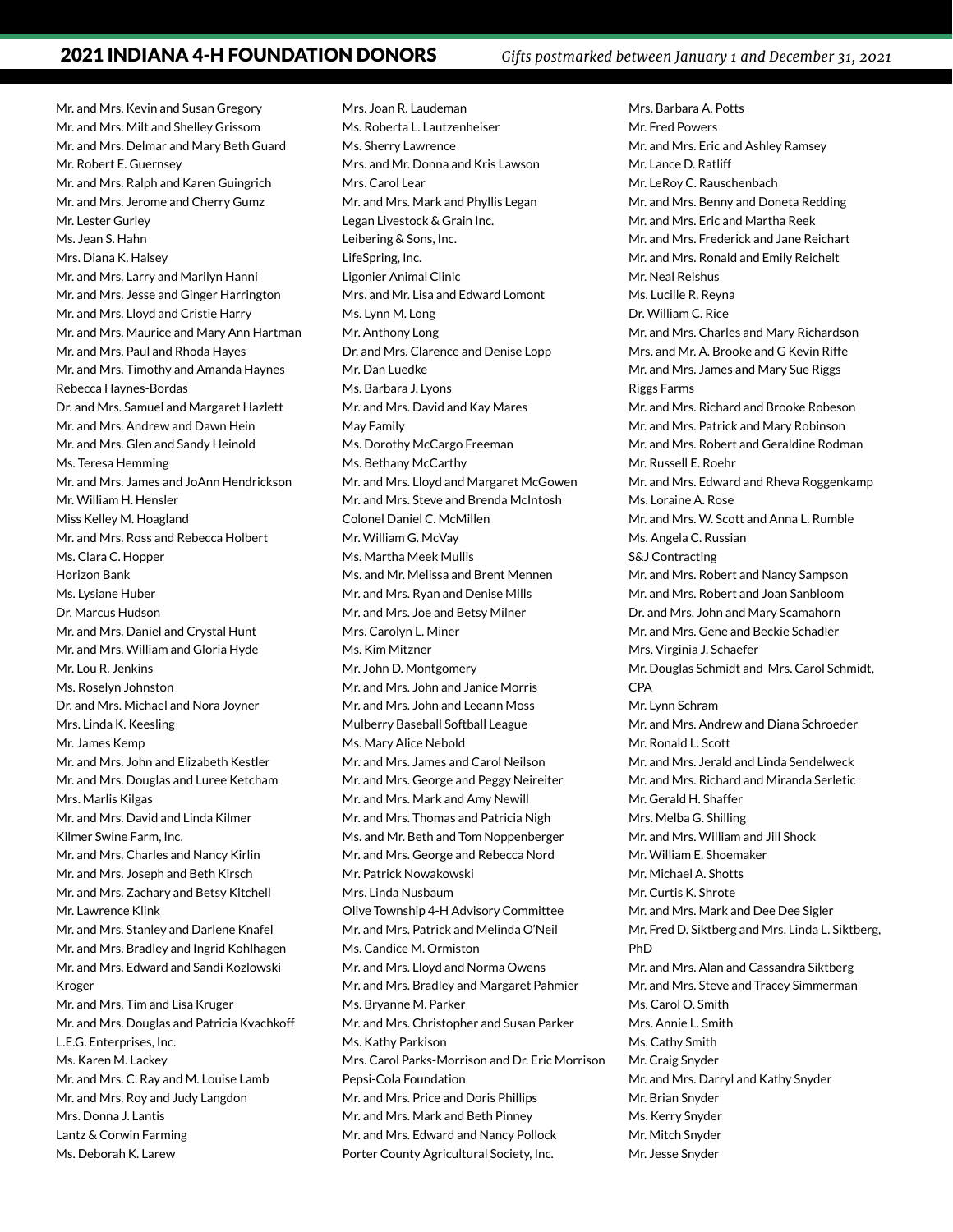Mr. and Mrs. Bob and Linda Sorensen Miss Maggie R. Springstun Mr. and Mrs. Byron and Kim Stallings Mrs. Emma and Stallings Mr. and Mrs. Lonnie and Carol Steele Ms. Amy Steiner Mr. and Mrs. Gary and Thinh Steinhardt Mr. and Mrs. Gary and Melissa Stephans Ms. Janice L. Steuri Ms. Coila Stevens Mr. and Mrs. Daniel and Catharine Stewart Mrs. Phylis I. Stouder Mrs. and Mr. Sharon and Jack Strain Mr. and Mrs. Robert and Dorothea Strasburger Mr. and Mrs. John and Lois Strouse Mrs. Loretta J. Stuber Ms. and Mr. Elise and David Sumner Ms. Helen R. Sunkel Dr. Ruth J. Suter Mr. and Mrs. Bill and Jeanette Thomas Ms. Barb A. Thuma Ms. Maureen Tobin Mr. and Mrs. Stephen and Cheryl Torbet Mrs. Ella Marie Torr Mr. and Mrs. Ed and Debra Troike Mr. Frank T. Turpin Ms. Lauren M. Unfried Mr. and Mrs. Gregory and Patricia Vollmer Ms. Amy Walden-Hawkins Mr. and Mrs. Vernon and Cheri Waldren Warren County R.E.M.C. Wayne Township 4-H Committee Ms. Joyce K. Weaver Mrs. and Mr. Julie and Mark Wehrli Wells County 4-H Association Mr. and Mrs. Jim and Patricia Wenning Dr. James Holscher and Mrs. Sherrell Wentz-Holscher Mr. and Mrs. Jack and Marcia Werne Mr. and Mrs. John and Marilynn Werner Mr. and Mrs. Jon and Deborah Wesley Mr. Stan Wheeler Dr. Doretta S. Wiegand, DVM Wilkinson Church of Christ Mr. and Mrs. Roger and Teresa Wilson Mr. and Mrs. Max and Pamela Wilson Mr. and Mrs. Kevin and Karen Wilson Mr. and Mrs. Mark and Ronda Woldmoe Mr. and Mrs. Donald and Janice Yegerlehner Mrs. Jane Yochum Mrs. Peggy J. Yoder Ms. Rebecca S. Young

#### \$1-\$99

Mrs. Evelyn R. Adams Mr. and Mrs. Alan and Diana Ader Mr. and Mrs. William and Linda Akin

Mrs. Edna M. Allen John and Linda Allen Ms. Martha Alonso Mr. and Mrs. Wilbur and Peggy Althoff Charles and Elaine Altman Ms. Barbara Jean Amiss Lorraine Anglin Mr. and Mrs. Larry and Janet Anthony Mrs. Marjorie J. Arndt Mr. and Mrs. Dan and Susan Arnholt Ms. Jackie D. Arnold Association of Fundraising Professionals Mrs. Mary Barbara Backer Dr. and Mrs. Max and Eva Bailey Mr. and Mrs. Gerald and Susan Bailey Linda and Kevin Baird Kenneth and Margaret Bales Mr. and Mrs. Daniel and Jo Ballenger Ms. Phyllis Ballentine Mr. and Mrs. J. Philip Barker Ms. Cindy Barnett Mr. and Mrs. Norris and Rita Barnett Mr. Robert L. Barron Ms. Karen Bartrom Bobbi Bates Ms. Janet Batt Mr. and Mrs. Paul and Diana Bauer Mr. Jeffrey L. Beals Mr. and Mrs. Zach and Emily Bear Mr. Michael Beard Dr. and Mrs. Robert and Jane Ann Beard Mr. and Mrs. David and Janet Bechman Mr. and Mrs. Brian and Amanda Beheler Mr. Ryan S. Benter Berenda Family Mr. David E. Berry Ms. Anna F. Biggs Ms. Joanna Billiard and Ms. Ellen Tobias Mr. and Mrs. Mike and Patty Bingle Mrs. and Mr. Debra and James Bird Dr. and Mrs. William and Leanell Blaisdell Mr. Lawrence P. Bohl Mr. and Mrs. Ralph and Norma Booker Mr. and Mrs. James and Amy Borgetti Mr. Edmund G. Bower Mr. and Mrs. Keith and Marilyn Bowers Eric, Paige, and Raegan Bowman Mr. and Mrs. Darrell and Sandra Bowman Mrs. Joan A. Boyer Mrs. and Mr. Amy and Blaine Boyland Mr. and Mrs. Robert and Melinda Bradbury Mr. and Mrs. Craig and Jennifer Brandenburg Ms. Theresa Brandys Lenda and Roger Brasel Mr. and Mrs. Michael and Stacey Brazel Ms. Deborah A. Bredlau Mr. and Mrs. David and Bonnie Brenner

Mr. Darwin Brewer Mr. Jesse W. Brewster Mr. Thomas M. Bricker Dr. Bruce C. Brink, Sr. Dr. John M. Brown, MD Mr. and Mrs. Douglas and Michelle Brown Mrs. Adrene Brown Mrs. Valerie E. Bruce Mr. and Mrs. Mark and Deborah Bruggeman Mr. and Mrs. David and Charlynn Bruggenschmidt Mr. Mark Bryant Mr. and Mrs. Robert and Wanda Buck Mr. Mike Burns Busy Homemakers Extension Club Mr. and Mrs. Robert and Nina Butler Buzzin Duzzin Home Demonstration Club Ms. Helen Byers Mr. and Mrs. John and Mary Cain Ms. Heather L. Caldwell Mr. and Mrs. David and Betty Caldwell Mr. and Mrs. Chris and Karen Campbell Ms. Deborah A. Cannon Jennifer and Matthew Carlson Mr. and Mrs. Charles and Georgia Carmichael Mrs. Mika J. Cassell Castle Community 4-H Club Center Wildcats 4-H Club Ms. Julia A. Cernel Ms. Deena K. Chambers Mr. and Mrs. Gary and Betty Chambers Mr. and Mrs. Nelson and Norma Chao Mr. and Mrs. Doug and Brenda Chappell Mr. and Mrs. Verle and Deborah Chappell Charityvest, Inc. Mr. and Mrs. David and Jeanne Chavis Cheaper By the Dozen Mrs. Martha A. Clark Mr. Joseph Clegg Ms. Joan Coers Mrs. Loralie Coffin Mrs. Eleanor J. Coffman Mr. and Mrs. Randy and Catherine Collins Mr. and Ms. Michael and Deborah Comelleri Ms. Connie S. Condra Ms. Jane Conrad Victoria and Dan Conrad Mr. and Mrs. Joseph and Katherine Conway Mr. and Mrs. Wendell and Marilyn Cooprider Mr. and Mrs. Jeffery and Tina Cornell Mr. and Mrs. Larry and Judy Cracraft Mrs. and Mr. Crippen Mr. and Mrs. Richard and Joan Crum Mr. and Mrs. Wayne and Patricia Culley Mr. Fred L. Currey Mrs. Mary L. Curtis Ms. Arlene Darnstaedt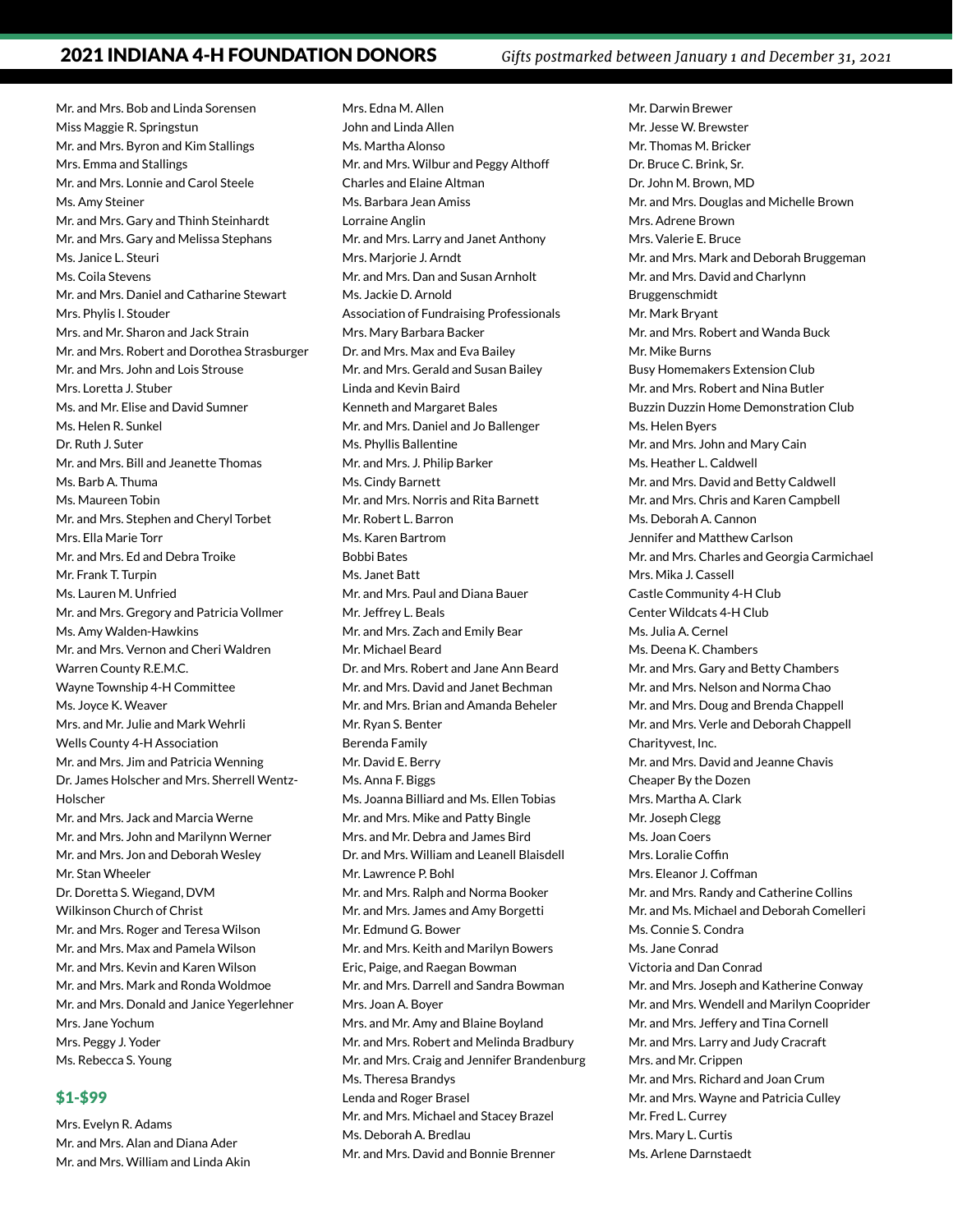Ms. Nancy J. Daube Ms. Jean Davis Ms. Marci Davis Ms. Audrea Davis Ms. Sylvia M. Davis Mr. and Mrs. Curt and Alana Davis Mrs. and Mr. Sherry and Ronald Davis Mr. and Mrs. David and Phyllis Davis Mr. and Mrs. Donald and LaDonna Dawson Mr. David K. De Bolt Mrs. Helen Dean and Mr. Frank Dean Mr. and Mrs. Phillip and Deborah Delong Mr. Ron Denhart Mr. and Mrs. Thomas and Connie Dietrich Mr. and Mrs. Andrew and Miriam Diez Dixie Bee Elementary School Mrs. DiAnn L. Donahue Mr. and Mrs. Paul and Judith Douglas Ms. Terry R. Dove Mr. and Mrs. Norman and Pamela Duke Ms. Lucilla B. Durham Mr. and Mrs. James and Jo Eaton Ms. Paige Ebner Mr. and Mrs. Douglas and Lisa Edge Joanne Ehler Mrs. and Mr. Ellen and Mark Ellerbrook Mr. and Mrs. James and Cathy Elliott Mr. Timothy P. Ellsworth Mrs. Teresa Eloff Marlene and Douglas Emsweller Ms. JoAnn Erno Ms. Carolyn J. Eshelman Ms. Lorna D. Estes Mr. and Mrs. Terry and Victoria Evans Evening Tide Extension Club Mr. and Mrs. Lee and Cynthia Evers Mr. and Mrs. Walter and Victoria Fafata Mr. and Mrs. Steve and Debbie Faith Faithful Workers 4-H Club Ms. Karen C. Fassnacht Mr. Nicholas Fazekas Mr. and Mrs. Tyler and Valerie Figg Mr. and Mrs. Philip and Helen Fisher Mr. and Mrs. Keith and Annas Flora Mrs. Joyce A. Ford Mr. and Mrs. Jeffery and Shirley Fosler Ms. Laverne Foust Ms. and Mr. Jan and Wayne Fox Mrs. and Mr. Cindy and K. Dean Franklin Mr. Roy D. Friedersdorf Friedersdorf Farms Ms. Jessica L. Fritz Fulda 4-H Club Mrs. and Mr. Carol and David Funkhouser Mr. and Mrs. Barry and Wilma Gaar Mrs. Carolyn R. Gardner Mr. P.J. Garriott

Gaska Tape Inc. Mr. Dennis L. Gehlhausen Mrs. Linda George Ms. Ellen Gerbracht Ms. Natalie German Ms. Dorothy Gerner Mr. and Mrs. Richard and Victoria Gianni Ms. Josephine Gianni Mr. Kyle K. Gianni Ms. Sherry S. Gillis Mr. and Ms. Richard and Nikole Gillis Mr. and Mrs. Gary and Sharon Gillund Mr. and Mrs. Henry and Janet Godby Mrs. Ann Godby Dr. John Gonzalez Mr. and Mrs. Mark and Tina Goodnight Mr. Todd Graham Ms. Marsha R. Gratner Ms. Marsha L. Graves Mrs. Beth E. Green Greenfield High School Class of '59 Mr. and Mrs. Mark and Kelli Gregor Ms. Lori A. Grimm Mr. and Mrs. Mark and Cheryl Grimm Mr. and Mrs. Andrew and Kendra Groeninger Mrs. and Mr. Denise and Mark Grove Mr. and Mrs. Rich and Tammy Guard Ms. Ruth Ann Guthery Ms. and Mr. Janet and Thomas Haase Mrs. Minnie J. Haase Ms. Debbie Haeck Mr. and Mrs. Randall and Anita Hagen Mr. and Mrs. Stephen and Pamela Hakes Mr. and Mrs. John and Orelyn Hallows Hamilton County 4-H Council, Inc. Mr. and Mrs. Dan and Lisa Hampton Hancock County Extension Homemakers Assoc Ms. Karen Hanni Mr. and Mrs. Kenneth and Carol Harden Mr. and Mrs. Danny and Pamela Harding Mr. and Mrs. Irvin and Marjorie Harmeyer Mr. and Mrs. Bill and Sue Harris Mr. and Mrs. Larry and Darleen Harris Mr. William L. Harshbarger, Jr. Mr. and Mrs. William and Julie Hart Ms. Donna Harvey Ms. Beverly J. Hasenour Ms. Ruth Mae Heffelmire Mr. Melvin E. Held Ms. Julie A. Henricks John and Elaine Heppner Ms. Suzanne Herbst Mr. and Mrs. Tom and Amy Herman Ms. Janece P. Herrold Ms. Janice Heseman Mrs. Arlene O. Hillenburg Mr. and Mrs. John and Betty Hine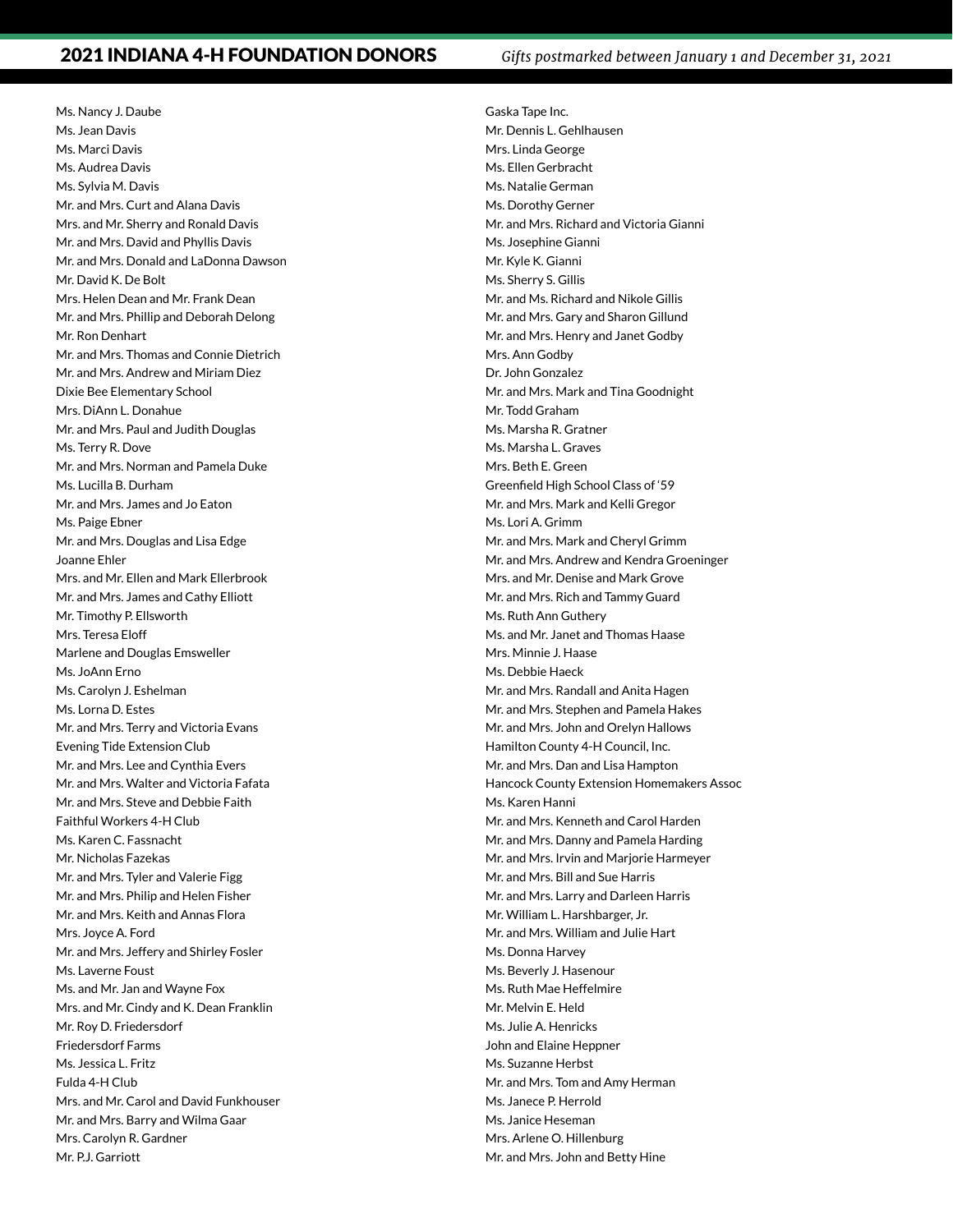Mr. and Mrs. Kevin and Barbara Hinkle Mr. and Mrs. Donald and Janell Hitzeman Mr. and Mrs. Michael and Joyce Hoffman Ms. Darla L. Hoffman Mr. and Mrs. Dennis and Brenda Hoffman Mr. and Mrs. John and Cheryl Holmgren Dennis and Joyce Holtkamp Homemakers of Today Mr. Oscar Hopkins Gary and Jane Horner Anitra Hovelson Mrs. Kathleen Hoya Ms. Karen K. Hunnicutt Mr. and Mrs. Jeffery and Michele Hunt Irons, Inc. Mr. and Mrs. Charles and Helen Jackson Mrs. Betty I. Jackson Mr. and Mrs. Max and Penelope Jacobus Ms. Brittney Jaeger Mr. Justen Jette Mr. and Mrs. Ed and Julie Johnson Mrs. Amber Johnson Dr. and Mrs. Davis and Elizabeth Jones Mr. Mark A. Jones Ms. Jamie Jorczak Joyce Shoemaker Living Trust Ms. Jamie S. Just Ms. and Mr. Becky and Jeff Kachanuk Ms. Audra Kalvar Ms. and Mr. Pamela and Neil Karle Mr. and Mrs. Michael and Linda Kelley Mr. and Mrs. Don and Cindy Kelso Ms. Carrie Kelso Ms. Sylvia Kessler Kiesel Enterprises, Inc. Cheryl and Joe Killingbeck Ms. Janell Kinder Mr. and Mrs. Warren and Helen Kirk Mrs. Sandra J. Kleber Mr. and Mrs. Brian and Janet Klem Ms. Susan K. Kloss Ms. Brenda Knowles Mr. and Mrs. Richard and Carol Kohlhagen Mr. and Mrs. James and Betty Kremer Mr. Richard J. Kriz Dr. and Mrs. Stephen and Judith Kroczek Mrs. and Mr. Jan and Michael Kroeger Mr. Charles H. Krueger Mr. and Mrs. Stephen and Ruth Kruer Mr. and Mrs. David and Carol Kuebler Mrs. Diana R. Kuhn Ms. Rosemarie Kuntz Mr. and Mrs. Greg and Tina Laake Mr. and Ms. Michael and Sandra Lalihoff Ms. Mary L. Lamb Mrs. and Mr. Joy and James Lambert Ms. Linda L. Landis

Mrs. Carol A. Lantaff Ms. Jennie Lareau Mr. John Larson Mr. and Mrs. Jack and Suanne Larson Mr. and Mrs. Rick and Ruth Laughlin Mr. Larry J. Lautner Ms. M. Louise Leatherman Ms. Cheryl Lebow Mr. and Mrs. Jerry and Lisa Leonard Liberty Sunsetters 4-H Club Mr. and Mrs. Leland and Wanita Lindquist Joanie Lindstrom Mrs. Della L. Logan Ms. and Mr. Emily and Zachary Loudin Mr. Gary W. Loudy Lucky Fifteen EH Club Ms. Connie J. Lute Mr. and Ms. Jerry and Diane Mackey Mr. and Mrs. Paul and Linda Mann Ms. and Mr. Charlotte and Lloyd Mann Mr. Larry L. Marchino Mr. and Mrs. Scot and Cindy Martin Mr. and Mrs. Paul and Beverly Martin Mrs. Beverly J. Marvel Mason Hartman Showpigs Mr. and Mrs. Eugene and Linda Matzat Mr. and Mrs. Robert and Linda Mautz Mr. David A. Mayes, Sr. Mrs. and Mr. Connie and Dennis McAuliffe Mr. and Mrs. Scott and Eran McCarty McClarnon Stock Farm LLC Ms. Charlene J. McConnell Ms. Kelly McFarland Mr. and Mrs. Daniel and Carrie McKibben Mr. Michael F. McKinney Mr. and Mrs. Claire and Sharon McMillan Mr. and Mrs. Gerald and Donna McNary Mr. and Mrs. Robert and Jan McTaggart Mr. Albert F. McVey Mr. and Mrs. Butch and Marie Mercer Ms. Denise Merkel Mr. and Mrs. Mark and Judi Merkel Ms. Valerie Messmore Ms. Marilynn L. Meyer Judy and Steve Meyer Mr. Richard L. Mienheartt Mike Alsop Chevrolet Buick Mr. Allen W. Milburn Mr. Daniel R. Miller Mr. and Mrs. Thomas and Sarah Miller Mr. and Mrs. Ben and Maxine Miller Mrs. Sarah M. Miller Mr. and Mrs. Marvin and Linda Miller Mr. and Ms. Michael and Dawn Mishler Larry and Vickie Mitchell Mr. and Mrs. Phillip and Nancy Mitchell Dr. Marcia J. Monroe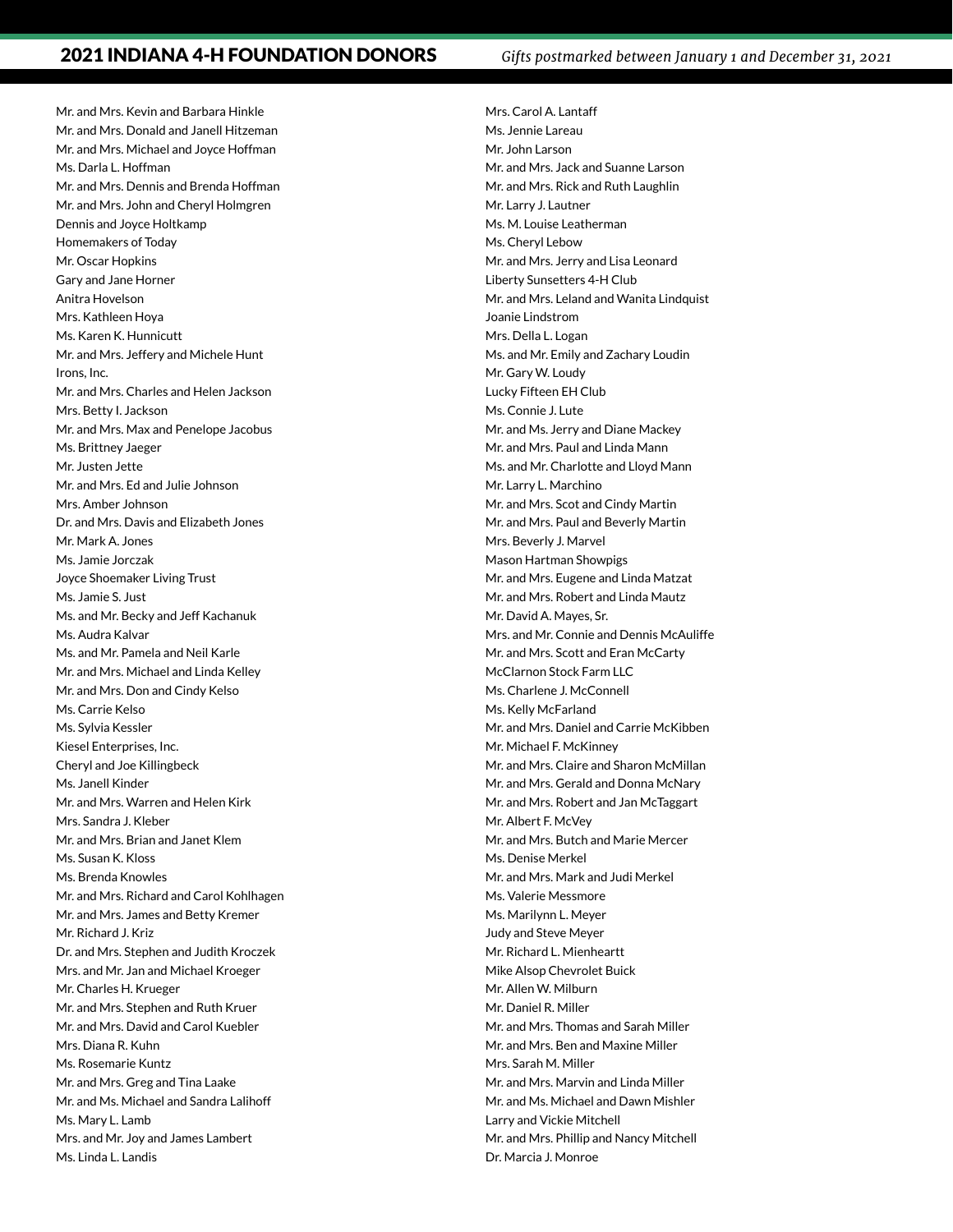Mrs. and Mr. Sally and William Montgomery Ms. Gwendolyn M. Moore Mr. and Mrs. David and Julie Mora Brenda and Edwin Morin Mrs. Marcia A. Morreira Morris Shamrocks 4-H Club Mr. and Mrs. Anthony and Sherry Mosier Mr. and Mrs. Anthony and Patricia Moster Mrs. Sandra J. Murray Mrs. Joan Nasser Ms. Lois Nauman Ms. Carol Neal Mr. and Mrs. Glen and Geneva Nelson Mr. and Mrs. Kenneth and Susan Newman Mr. and Mrs. James and Joan Nicholson Ms. Velma Nierman Mr. Gerald A. Nixon Mr. and Mrs. James and Jennifer Noble Mrs. Betty J. Noel Mr. and Mrs. Kent and Darla Norris Mr. and Mrs. Dave and Bev Norris Mr. David R. Shortle and Mrs. Carole Norris-Shortle Mr. and Mrs. Joseph and Cheryl O'Donnell Ms. Beverly A. Oehrle Ms. and Mr. Kathryn and Kevin O'Farrell Mrs. and Mr. Ellie and William Oliver Mrs. Diane A. Olmstead Angela Onorato Onward and Upward Extension Homemakers Club Ms. Dorothy A. Owen Mrs. Donna L. Padgett Ms. Anne E. Painter, CPA Mrs. and Mr. Sandra and Neil Pasch Mr. James E. Paschen Mr. Kenneth Patterson Ms. Gail A. Peitzmeier Mr. and Mrs. James and Diana Penick Janet and Daniel Penrod Mr. and Mrs. James and Mary Pentelow PepsiCo, Inc. Jewell and Kenneth Personett Mr. and Mrs. Gary and Frances Phillips Mr. and Mrs. Robert and Shirley Plank Mr. and Mrs. Robert and Joan Plew Mr. and Mrs. Alfred and Elaine Plew Mr. Charles R. Pogue Ms. Lisa Polazzi Porter County Extension Homemakers Association Mr. and Mrs. Douglas and Donna Potts Ms. Mary K. Powell Mr. Kim Pratt Mr. Kevin and Pratt Ms. Linda K. Price Mr. Robert Prue Mr. and Mrs. Ronald and Mary Pullin Mr. and Mrs. Ralph and Patricia Ramsey Mr. and Mrs. Floyd and Phyllis Ratliff

Mr. and Mrs. Larry and Wilma Ray Ms. Shirley A. Record Mr. and Mrs. Arthur and Sally Redinger Mr. Robert L. Redman Kenton and Janice Reeder Ms. Julia Reef Mr. and Mrs. Richard and Mary Beth Reel Joyce and Michael Rehling Mr. and Mrs. Jerry and Jodi Reinhard Mrs. Judith A. Reininga Mrs. and Mr. Marjorie and Cecil Reinke Ms. Lisa L. Relfe Mr. and Mrs. Robert and Vicki Rhoda Loretta and Steven Richards Ms. Katheryne Richardson Jean and Donald Rife Mr. and Mrs. Lee and Carol Riggs Mr. and Mrs. Mark and Sheila Riley Mrs. Julia Ritter Mr. and Mrs. Thomas and Pamela Robertson Mr. and Mrs. John and Debra Rodibaugh Ms. Betty Roeske Mr. and Mrs. Michael Kim and Marilyn Rogers Ms. Cheryl E. Rogers Mr. and Mrs. Jay and Nicole Rosen Mr. Kyle Ross Mr. and Mrs. Michael and Diana Ruark Rudolph Family Ms. Belinda Rulon Mr. and Mrs. Ronald and Sandra Runyan Janet and Douglas Rupert Carol Rush Mr. and Mrs. Kyle and Sandra Russell Dr. Bo Ryles Mr. and Mrs. Ron and Patricia Sampson Mr. Aaron Sandel Mr. and Mrs. Mark and Lori Santangelo Ms. Pam K. Satrom Mr. and Mrs. Ryan and Jennifer Sautbine Ms. Helen G. Scaglia Mr. and Mrs. David and Donna Scanlon Mrs. Sharon S. Schaefer Mrs. and Mr. Pamela and Todd Schippert Mr. Luke Schirmer Mr. Charles Schisla Ms. Elizabeth A. Schmidlin Mr. and Mrs. Phillip and Elaine Schmidt Mr. and Mrs. J. and Janice Schuette Schwartz Family Ms. Mary E. Schwartz Ms. Pamela Schwarz Mr. and Mrs. Kevin and Cindy Scott Dr. and Mrs. Gene and Joanne Sease Ms. Virginia A. Servies Mr. Tim Sewell Mr. and Mrs. Robert and Roberta Shaffer Ms. Cheryl Sider Nicholson